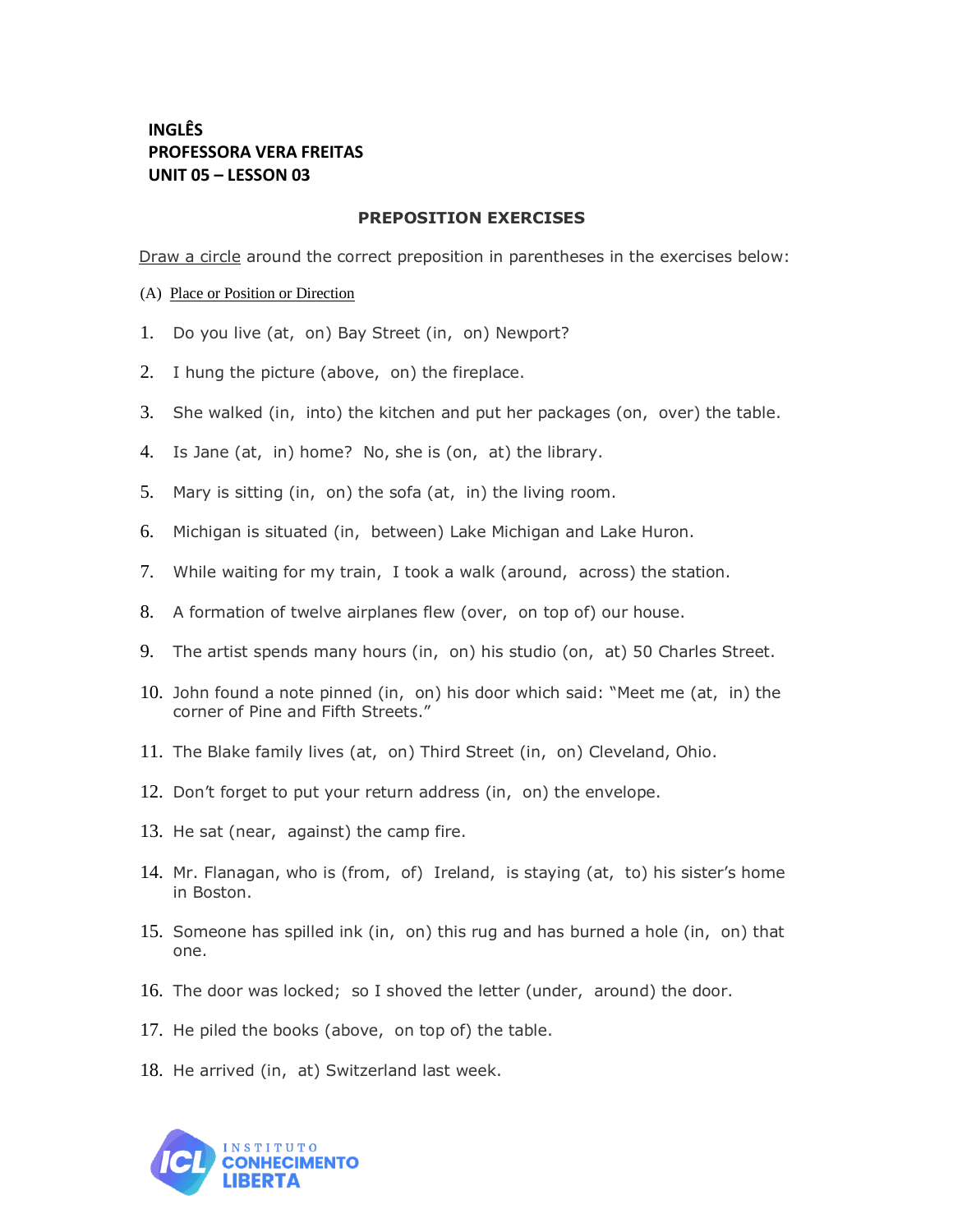- 19. You are ahead of me. Your name is (above, at the top of) the list.
- 20. Your score on the examination is well (above, over) average.

## **PREPOSITIONS (on, at, in)**

Choose the correct preposition for each of the sentences:

1. I talked to him \_\_\_\_\_\_\_\_ the weekend. a) at b) in c)on 2. The dog is \_\_\_\_\_\_\_\_\_ the doghouse. a) at b) in c)on 3. I eat breakfast the morning. a) at b) in c)on 4. We arrived \_\_\_\_\_\_\_\_\_\_ the airport in the evening. a) at b) in c)on 5. I was \_\_\_\_\_\_\_\_ work all day. a) at b) in c)on 6. Put the book \_\_\_\_\_\_\_\_ the table. a) at b) in c)on 7. He is currently \_\_\_\_\_\_\_\_\_ vacation. a) at b) in c)on 8. I'll call you \_\_\_\_\_\_\_\_ half an hour. a) at b) in c)on 9. We had a good time \_\_\_\_\_\_\_\_ the basketball game. a) at b) in c)on

10. There are many good restaurants \_\_\_\_\_\_\_\_\_ this city. a) at b) in c)on

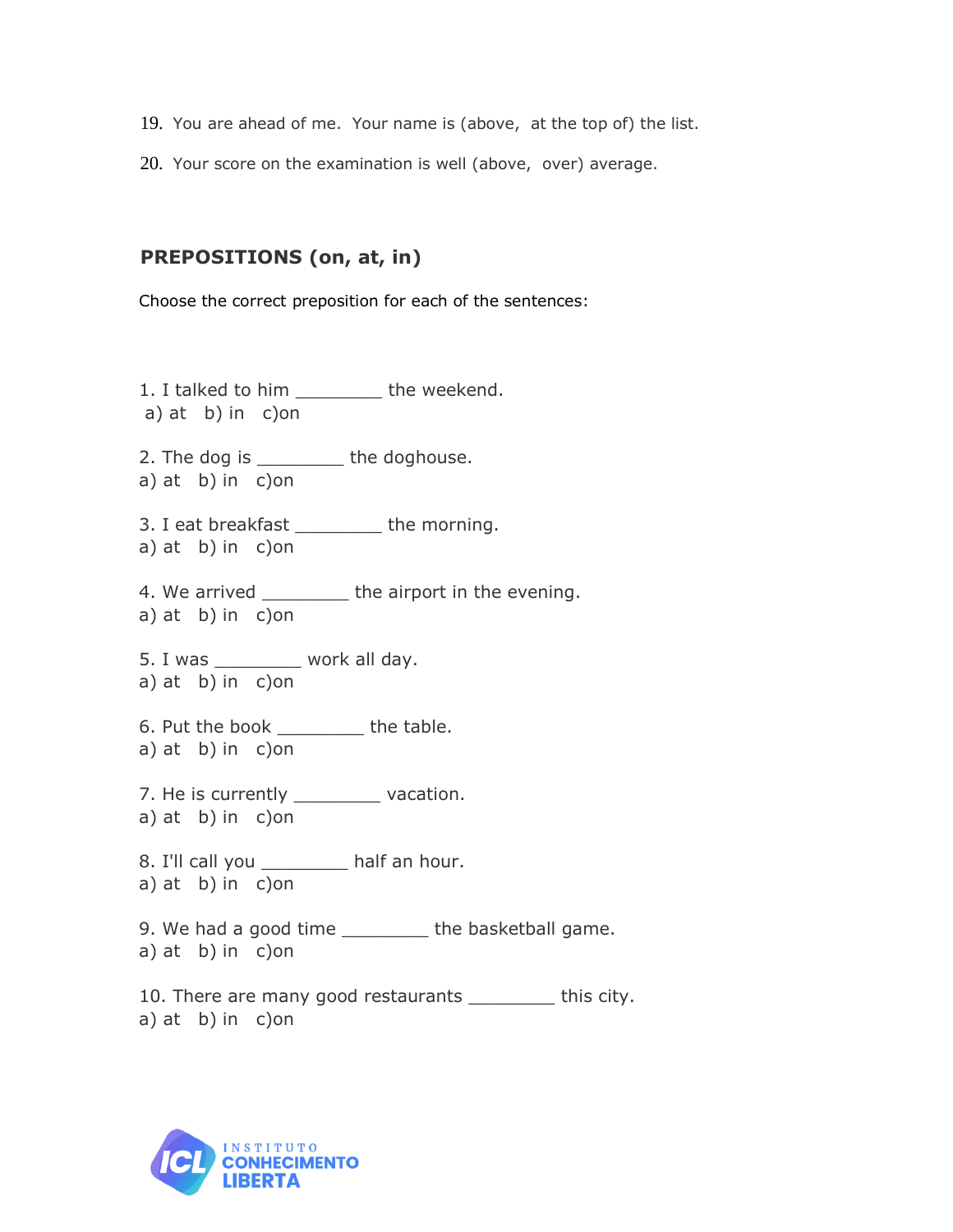## **PREPOSITION OR NO PREPOSITION?**

For each sentence, fill in the blank with the correct response.

- 1. I am going \_\_\_\_\_\_\_\_\_ home in about half an hour. a) NO PREPOSITION b)To
	- c) at
- 2. I've been \_\_\_\_\_\_\_\_ work for the past two hours. a) NO PREPOSITION b)to
	- c) at
- 3. I'm going \_\_\_\_\_\_\_\_ camping this weekend. a) NO PREPOSITION b)to c) at
- 4. I have to go \_\_\_\_\_\_\_\_ work in about ten minutes. a) NO PREPOSITION b) to c) at
- 5. I saw Sarah on the street yesterday. a) NO PREPOSITION b)on c) in
- 6. I saw her \_\_\_\_\_\_\_ the fourth of July. a) NO PREPOSITION b)on c) in
- 7. I saw her \_\_\_\_\_\_\_\_ last week. a) NO PREPOSITION b)on c) in